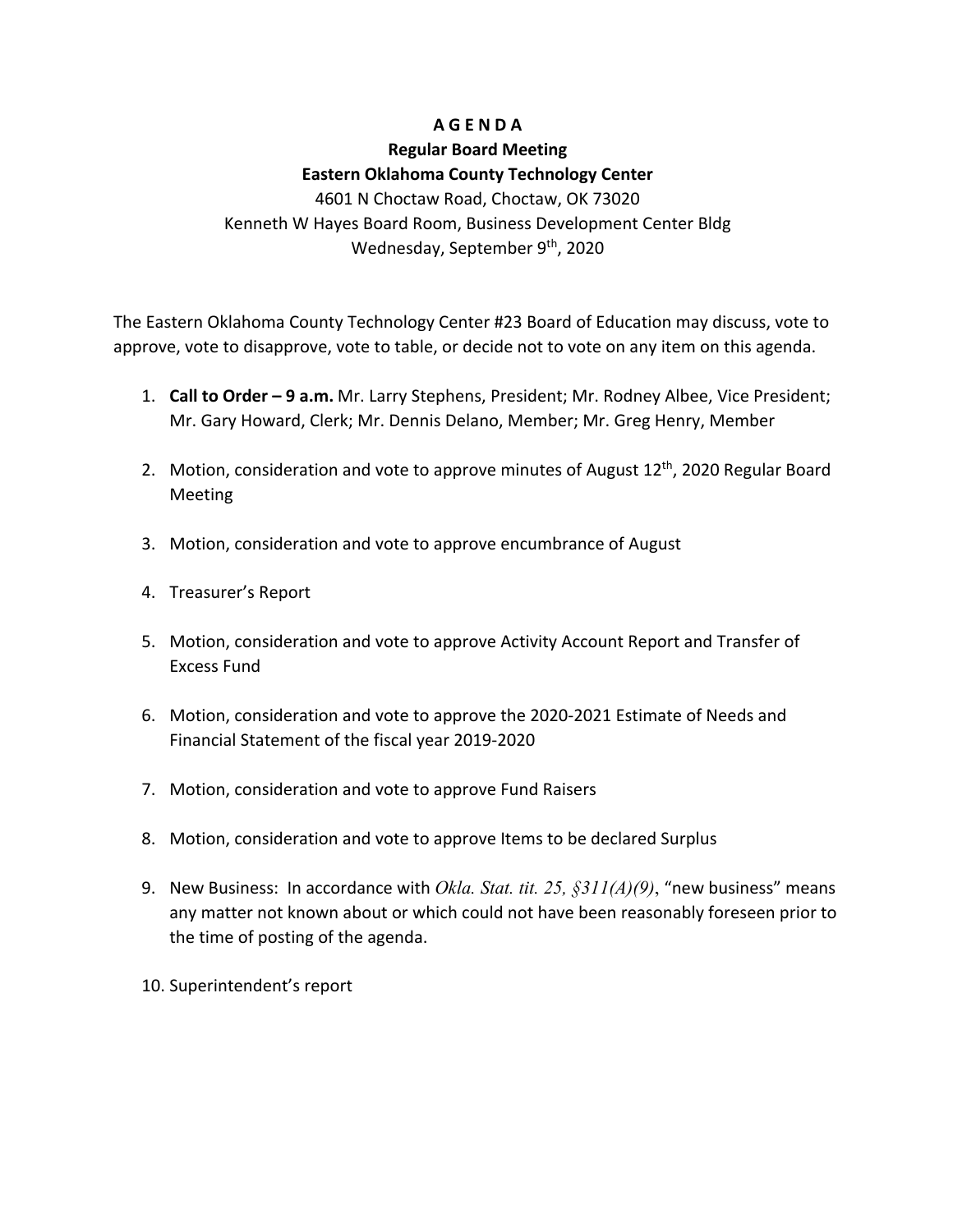Proposed Executive Session for the purpose of discussing the following so the board can return to open session and take action pursuant to Executive Session Authority: *Okla. Stat. tit. 25, §307(B)(1),(3) and (7).* The following items are proposed for discussion during the Executive Session:

- a. New Employment as listed on Personnel Report
- 11. Motion and vote to convene in Executive Session
- 12. Motion and vote to return to Open Session
- 13. Board President's Statement of Executive Session Minutes
- 14. Motion, consideration and vote to approve, disapprove or table the following:
	- a. New Employment as listed on Personnel Report
- 15. Board Comments
- 16. Motion and vote for approval to Adjourn

Agenda Posted: Friday, September 4<sup>th</sup>, 2020 @ 4:00 pm Front door of Business Development Center building

Posted by:

Minutes Clerk

The next Regular meeting of the Board is: **Wednesday, October 7h, 2020** 9:00 a.m. Kenneth W Hayes Board Room